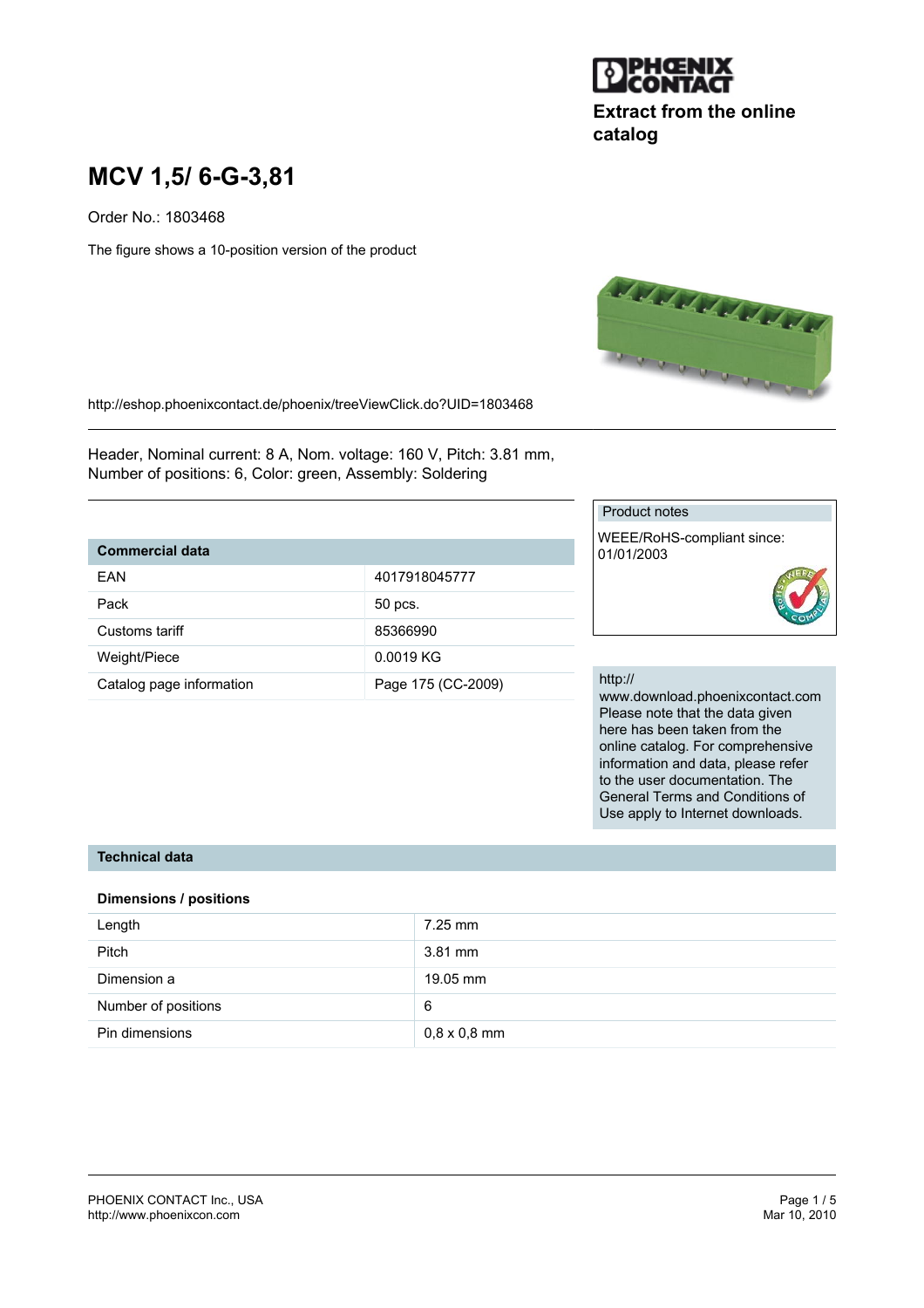| Hole diameter                      | $1.2 \text{ mm}$ |
|------------------------------------|------------------|
| <b>Technical data</b>              |                  |
| Insulating material group          | Illa             |
| Rated surge voltage (III/3)        | $2.5$ kV         |
| Rated surge voltage (III/2)        | $2.5$ kV         |
| Rated surge voltage (II/2)         | $2.5$ kV         |
| Rated voltage (III/2)              | 160 V            |
| Rated voltage (II/2)               | 250 V            |
| Connection in acc. with standard   | EN-VDE           |
| Nominal current $I_N$              | 8 A              |
| Nominal voltage $U_N$              | 160 V            |
| Maximum load current               | 8 A              |
| Insulating material                | <b>PBT</b>       |
| Inflammability class acc. to UL 94 | V0               |

**Certificates / Approvals**





| ۰.<br>× |  |
|---------|--|

| Nominal voltage $U_{N}$ | 300 V |
|-------------------------|-------|
| Nominal current $I_{N}$ | 8 A   |
|                         |       |

#### **CUL**

| Nominal voltage $U_N$ | 300 V |
|-----------------------|-------|
| Nominal current $I_N$ | 8 A   |
| UL                    |       |
| Nominal voltage $U_N$ | 300 V |
| Nominal current $I_N$ | 8 A   |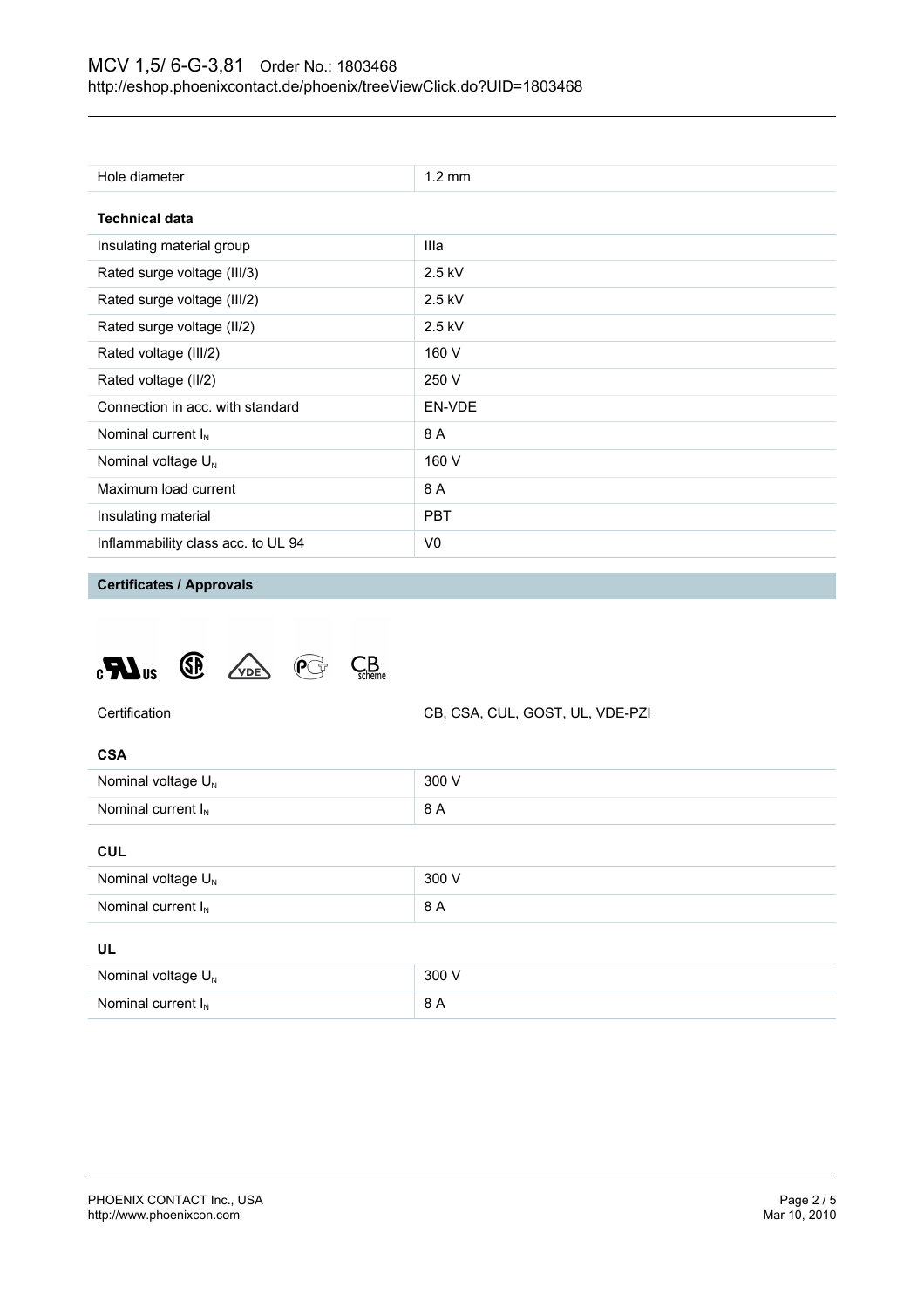#### **Accessories**

| Item                       | Designation              | Description                                                                                                                                                                         |
|----------------------------|--------------------------|-------------------------------------------------------------------------------------------------------------------------------------------------------------------------------------|
| Marking                    |                          |                                                                                                                                                                                     |
| 1051993                    | <b>B-STIFT</b>           | Marker pen, for manual labeling of unprinted Zack strips, smear-<br>proof and waterproof, line thickness 0.5 mm                                                                     |
| 0804109                    | SK 3,81/2,8:FORTL.ZAHLEN | Marker card, printed horizontally, self-adhesive, 10-section marker<br>strip, 14 identical decades marked 1-10, 11-20 etc. up to 91-<br>(99)100, sufficient for 140 terminal blocks |
| 0805056                    | SK 3,81/2,8:SO           | Marker card, special printing, self-adhesive, labeled acc. to<br>customer requirements, 14 identical marker strips per card, max.<br>25-position labeling per strip, color: White   |
| <b>Plug/Adapter</b>        |                          |                                                                                                                                                                                     |
| 1734634                    | <b>CP-MSTB</b>           | Keying profile, is inserted into the slot on the plug or inverted<br>header, red insulating material                                                                                |
| <b>Additional products</b> |                          |                                                                                                                                                                                     |
|                            |                          |                                                                                                                                                                                     |
| Item                       | Designation              | Description                                                                                                                                                                         |
| General                    |                          |                                                                                                                                                                                     |
| 1851083                    | FK-MCP 1,5/6-ST-3,81     | Plug component, Nominal current: 8 A, Nom. voltage: 160 V,<br>Pitch: 3.81 mm, Number of positions: 6, Connection type: Spring-<br>cage conn., Color: green                          |
| 1850709                    | FRONT-MC 1,5/6-ST-3,81   | Plug component, Nominal current: 8 A, Nom. voltage: 160 V,<br>Pitch: 3.81 mm, Number of positions: 6, Connection type: Screw<br>connection, Color: green                            |
| 1862616                    | IMC 1,5/6-G-3,81         | Header, Nominal current: 8 A, Nom. voltage: 160 V, Pitch: 3.81<br>mm, Number of positions: 6, Color: green, Assembly: Soldering                                                     |
| 1875467                    | IMCV 1,5/6-G-3,81        | Header, Nominal current: 8 A, Nom. voltage: 160 V, Pitch: 3.81<br>mm, Number of positions: 6, Color: green, Assembly: Soldering                                                     |
| 1803617                    | MC 1,5/6-ST-3,81         | Plug component, Nominal current: 8 A, Nom. voltage: 160 V,<br>Pitch: 3.81 mm, Number of positions: 6, Connection type: Screw<br>connection, Color: green                            |
| 1852215                    | MCC 1/6-STZ-3,81         | Plug component, Nominal current: 8 A, Nom. voltage: 160 V,<br>Pitch: 3.81 mm, Number of positions: 6, Connection type: Crimp<br>connection, Color: green                            |
| 1827169                    | MCVR 1,5/ 6-ST-3,81      | Plug component, Nominal current: 8 A, Nom. voltage: 160 V,<br>Pitch: 3.81 mm, Number of positions: 6, Connection type: Screw<br>connection, Color: green                            |
| 1827017                    | MCVW 1,5/6-ST-3,81       | Plug component, Nominal current: 8 A, Nom. voltage: 160 V,<br>Pitch: 3.81 mm, Number of positions: 6, Connection type: Screw<br>connection, Color: green                            |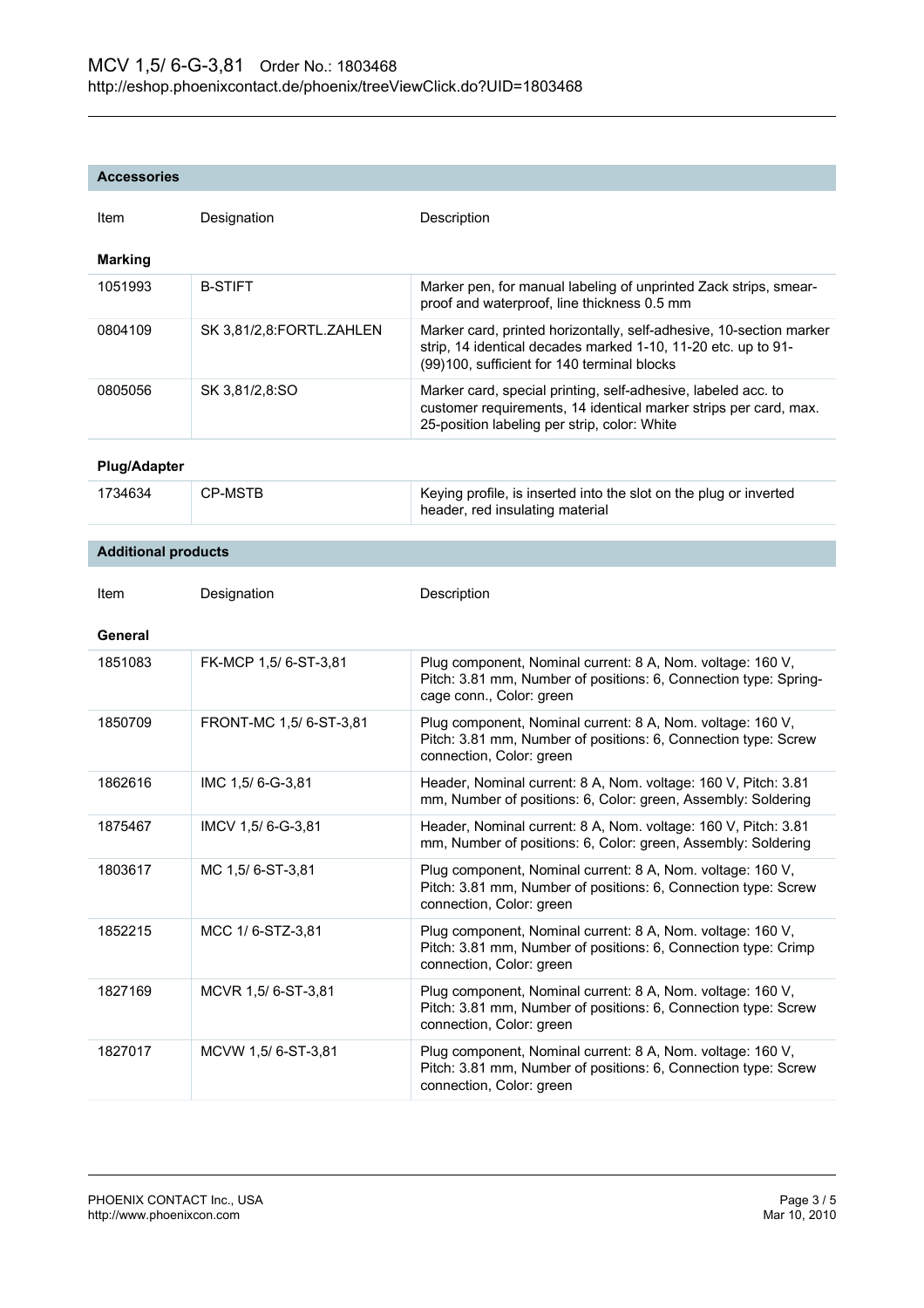| 1897432 | QC 0.5/ 6-ST-3.81 | Plug component, Nominal current: 6 A, Nom. voltage: 320     |
|---------|-------------------|-------------------------------------------------------------|
|         |                   | V, Pitch: 3.81 mm, Number of positions: 6, Connection type: |
|         |                   | Insulation displacement connection QUICKON, Color: green    |

## **Diagrams/Drawings**

Drilling plan/solder pad geometry



#### Dimensioned drawing